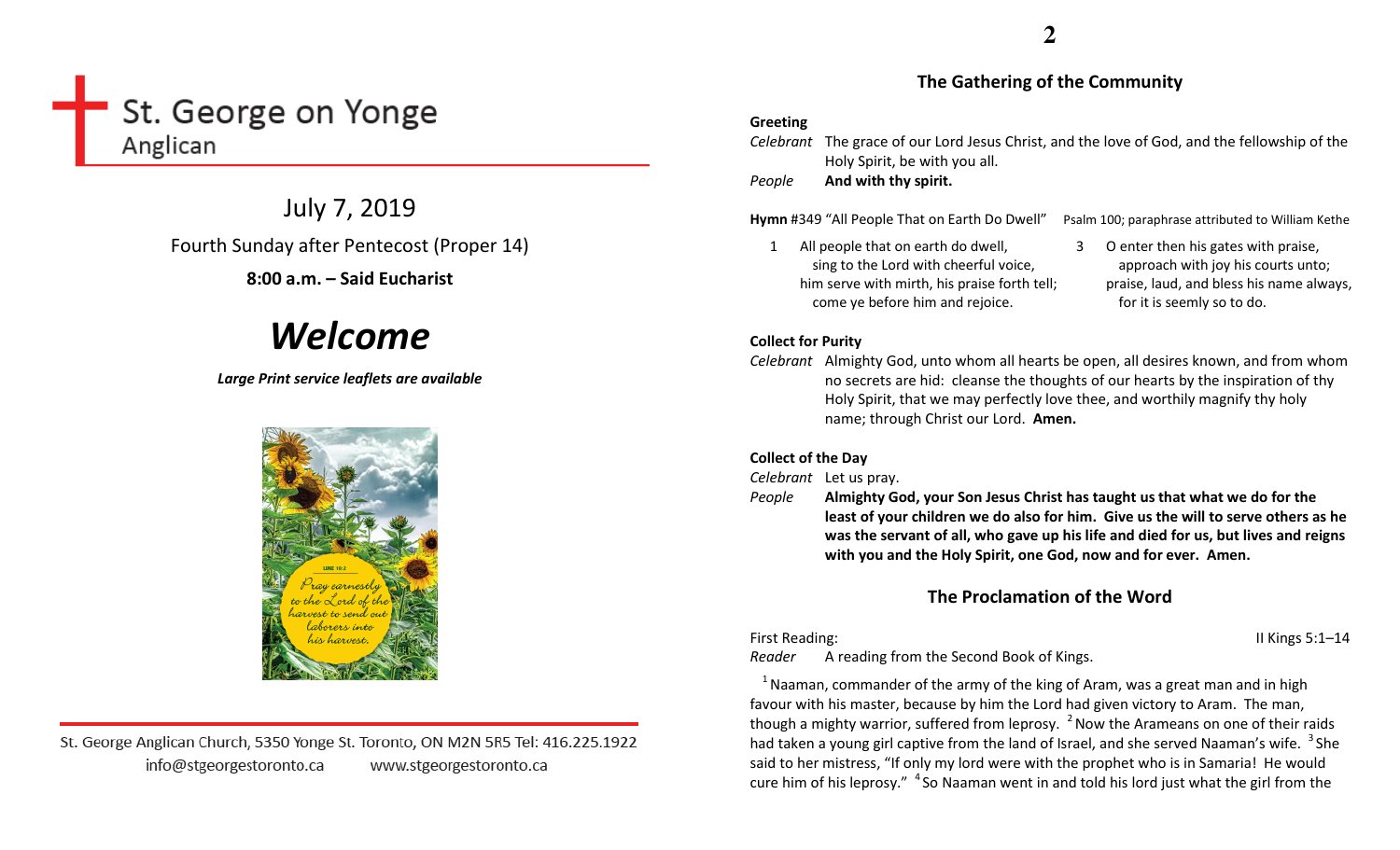land of Israel had said. <sup>5</sup> And the king of Aram said, "Go then, and I will send along a letter to the king of Israel."

He went, taking with him ten talents of silver, six thousand shekels of gold, and ten sets of garments. <sup>6</sup>He brought the letter to the king of Israel, which read, "When this letter reaches you, know that I have sent to you my servant Naaman, that you may cure him of his leprosy." <sup>7</sup> When the king of Israel read the letter, he tore his clothes and said, "Am I God, to give death or life, that this man sends word to me to cure a man of his leprosy? Just look and see how he is trying to pick a quarrel with me."

 $8$ But when Elisha the man of God heard that the king of Israel had torn his clothes, he sent a message to the king, "Why have you torn your clothes? Let him come to me, that he may learn that there is a prophet in Israel." <sup>9</sup> So Naaman came with his horses and chariots, and halted at the entrance of Elisha's house.  $^{10}$  Elisha sent a messenger to him, saying, "Go, wash in the Jordan seven times, and your flesh shall be restored and you shall be clean."  $11$  But Naaman became angry and went away, saying, "I thought that for me he would surely come out, and stand and call on the name of the Lord his God, and would wave his hand over the spot, and cure the leprosy!  $12$  Are not Abana and Pharpar, the rivers of Damascus, better than all the waters of Israel? Could I not wash in them, and be clean?" He turned and went away in a rage.  $^{13}$  But his servants approached and said to him, "Father, if the prophet had commanded you to do something difficult, would you not have done it? How much more, when all he said to you was, 'Wash, and be clean?'"  $14$  So he went down and immersed himself seven times in the Jordan, according to the word of the man of God; his flesh was restored like the flesh of a young boy, and he was clean.

Reader The Word of the Lord. PeopleThanks be to God.

#### Psalm 30

- 1 I will exalt you, O Lord, because you have lifted me up and have not let my enemies triumph over me.
- 2 O Lord my God, I cried out to you, and you restored me to health.
- 3 You brought me up, O Lord, from the dead; you restored my life as I was going down to the grave.
- 4 Sing to the Lord, you servants of his; give thanks for the remembrance of his holiness.
- 5 For his wrath endures but the twinkling of an eye, his favour for a lifetime.
- 6 Weeping may spend the night, but joy comes in the morning.
- 7 While I felt secure, I said, "I shall never be disturbed. You, Lord, with your favour, made me as strong as the mountains."
- 8 Then you hid your face, and I was filled with fear.
- 9 I cried to you, O Lord; I pleaded with the Lord, saying,
- 10 "What profit is there in my blood, if I go down to the Pit? will the dust praise you or declare your faithfulness?
- 11 Hear, O Lord, and have mercy upon me; O Lord, be my helper."
- 12 You have turned my wailing into dancing; you have put off my sack-cloth and clothed me with joy.
- 13 Therefore my heart sings to you without ceasing;O Lord my God, I will give you thanks for ever.

God our Father, glorious in giving and restoring life, do not hide your face from your people overcome with loneliness and fear; turn our mourning into dancing and raise us up with your Son, that we may rejoice in your presence for ever. Amen.

Second Reading: Galatians 6:7–16

Reader A reading from the Letter of Paul to the Galatians.

 $<sup>7</sup>$  Do not be deceived; God is not mocked, for you reap whatever you sow.  $<sup>8</sup>$  If you sow to</sup></sup> your own flesh, you will reap corruption from the flesh; but if you sow to the Spirit, you will reap eternal life from the Spirit.  $9$  So let us not grow weary in doing what is right, for we will reap at harvest time, if we do not give up.  $^{10}$  So then, whenever we have an opportunity, let us work for the good of all, and especially for those of the family of faith.

<sup>11</sup> See what large letters I make when I am writing in my own hand!  $12$  It is those who want to make a good showing in the flesh that try to compel you to be circumcised—only that they may not be persecuted for the cross of Christ.  $^{13}$  Even the circumcised do not themselves obey the law, but they want you to be circumcised so that they may boast about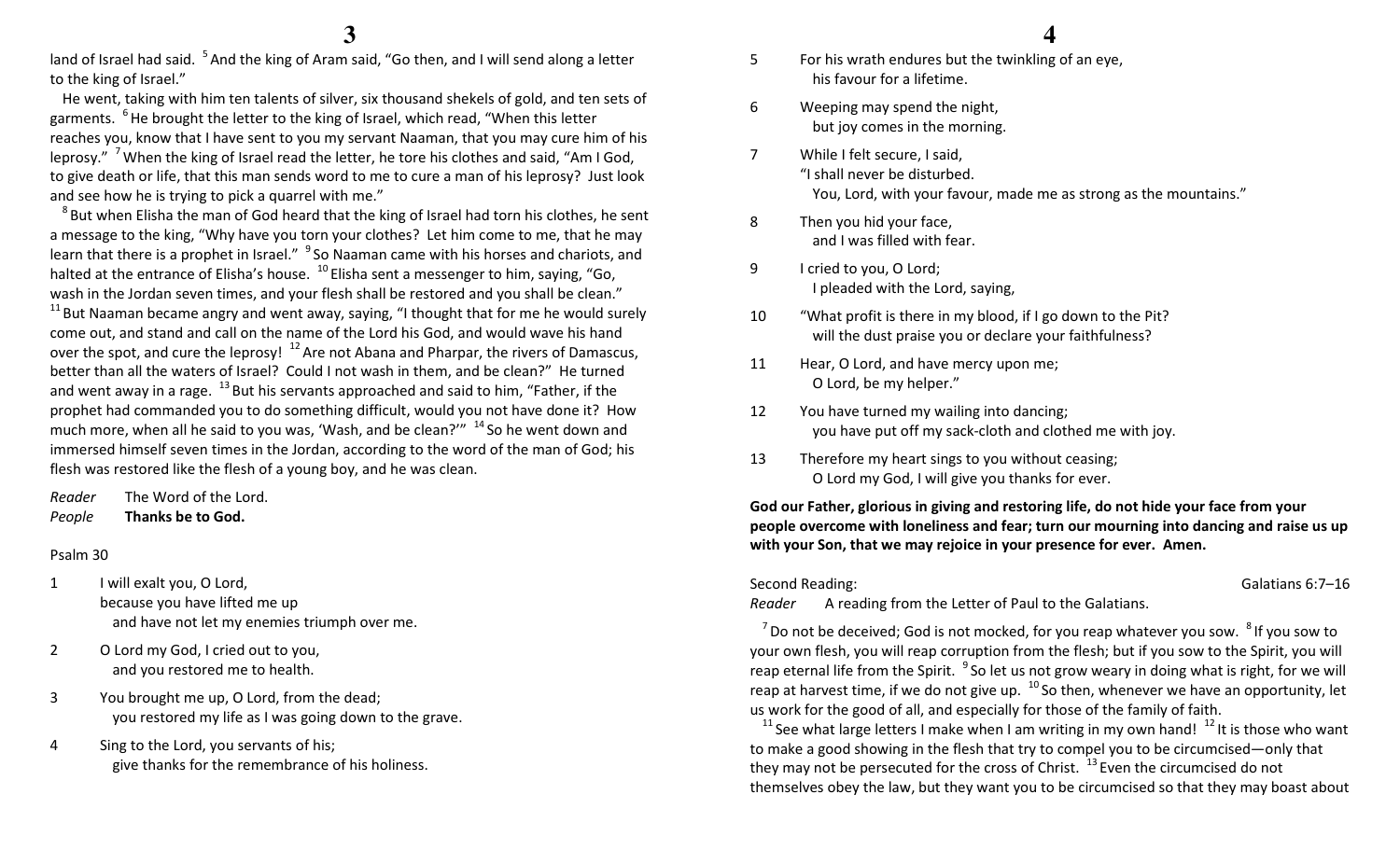your flesh. <sup>14</sup> May I never boast of anything except the cross of our Lord Jesus Christ, by which the world has been crucified to me, and I to the world.  $15$  For neither circumcision nor uncircumcision is anything; but a new creation is everything!  $16$  As for those who will follow this rule—peace be upon them, and mercy, and upon the Israel of God.

Reader The Word of the Lord. PeopleThanks be to God.

Holy Gospel: Luke 10:1–11,16–20 Celebrant The Lord be with you. People And with thy spirit. Celebrant The Holy Gospel of our Lord Jesus Christ according to Luke. PeopleGlory be to thee, O Lord.

 $1$ After this the Lord appointed seventy others and sent them on ahead of him in pairs to every town and place where he himself intended to go.  $\mathrm{^{2}}$  He said to them, "The harvest is plentiful, but the labourers are few; therefore ask the Lord of the harvest to send out labourers into his harvest.  $3$  Go on your way. See, I am sending you out like lambs into the midst of wolves.  $4^{\circ}$ Carry no purse, no bag, no sandals; and greet no one on the road. <sup>5</sup> Whatever house you enter, first say, "Peace to this house!"  $6^6$  And if anyone is there who shares in peace, your peace will rest on that person; but if not, it will return to you. <sup>7</sup> Remain in the same house, eating and drinking whatever they provide, for the labourer deserves to be paid. Do not move about from house to house. <sup>8</sup>Whenever you enter a town and its people welcome you, eat what is set before you;  $\,^9$  cure the sick who are there, and say to them, 'The kingdom of God has come near to you.'  $10$  But whenever you enter a town and they do not welcome you, go out into its streets and say,  $11$  'Even the dust of your town that clings to our feet, we wipe off in protest against you. Yet know this: the kingdom of God has come near.' . . . "

<sup>16</sup> "Whoever listens to you listens to me, and whoever rejects you rejects me, and whoever rejects me rejects the one who sent me."

 $^{17}$ The seventy returned with joy, saying, "Lord, in your name even the demons submit to us!"  $^{18}$  He said to them, "I watched Satan fall from heaven like a flash of lightning.  $^{19}$  See, I have given you authority to tread on snakes and scorpions, and over all the power of the enemy; and nothing will hurt you.  $^{20}$  Nevertheless, do not rejoice at this, that the spirits submit to you, but rejoice that your names are written in heaven."

Celebrant The Gospel of Christ. PeoplePraise be to thee, O Christ. A time for silent reflection is kept.

### The Nicene Creed

People

Sermon

 I believe in one God, the Father almighty, maker of heaven and earth, and of all things visible and invisible;

 And in one Lord Jesus Christ, the only-begotten Son of God, begotten of the Father before all worlds, God, of God; Light, of Light; very God, of very God; begotten, not made; being of one substance with the Father; through whom all things were made: who for us and for our salvation came down from heaven, and was incarnate by the Holy Ghost of the Virgin Mary, and was made man, and was crucified also for us under Pontius Pilate. He suffered and was buried, and the third day he rose again according to the scriptures, and ascended into heaven, and sitteth on the right hand of the Father. And he shall come again with glory to judge both the quick and the dead: whose kingdom shall have no end.

And I believe in the Holy Ghost, the Lord, the giver of life, who proceedeth from the Father and the Son, who with the Father and the Son together is worshipped and glorified, who spake by the prophets. And I believe one, holy, catholic, and apostolic Church. I acknowledge one baptism for the remission of sins. And I look for the resurrection of the dead, and the life of the world to come. Amen.

### The Prayers of the People

#### Confession and Absolution

Celebrant Let us humbly confess our sins to almighty God. Silence is kept.

People Almighty God, Father of our Lord Jesus Christ, Maker of all things and judge of all people: We acknowledge and confess our manifold sins and wickedness, Which we from time to time most grievously have committed, By thought, word and deed, Against thy divine majesty. We do earnestly repent, and are heartily sorry for these our misdoings. Have mercy upon us, most merciful Father; For thy Son our Lord Jesus Christ's sake, Forgive us all that is past; And grant that we may ever hereafter Serve and please thee In newness of life, To the honour and glory of thy name; Through Jesus Christ our Lord. Amen.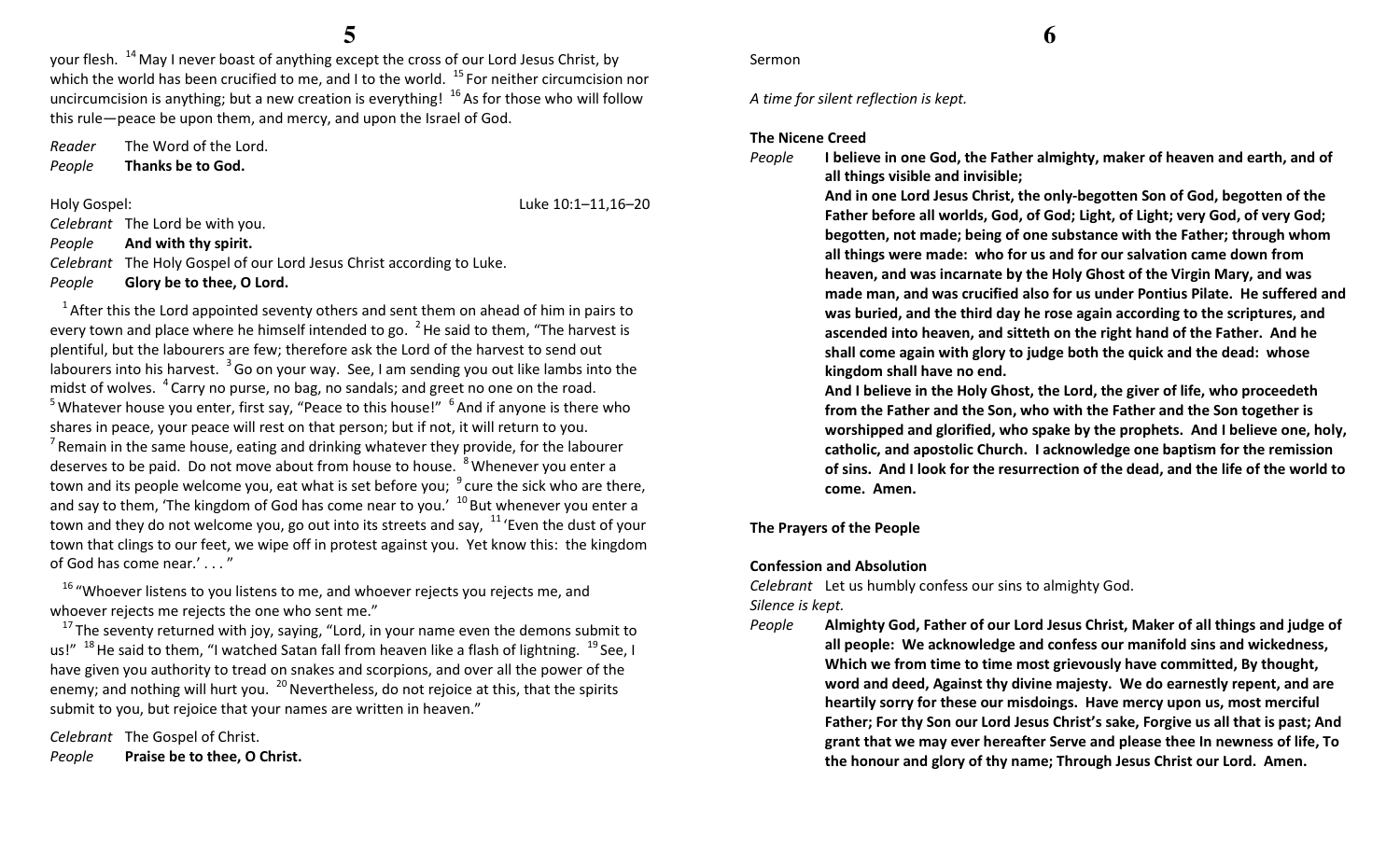Celebrant Almighty God, our heavenly Father, who of his great mercy hath promised forgiveness of sins to all them that with hearty repentance and true faith turn unto him: have mercy upon you; pardon and deliver you from all your sins; confirm and strengthen you in all goodness; and bring you to everlasting life; through Jesus Christ our Lord. Amen.

#### The Peace

Celebrant The peace of the Lord be always with you. PeopleAnd with thy spirit.

# The Celebration of the Eucharist

The Prayer over the Gifts

Celebrant Let us pray.

People God of heaven and earth, receive our sacrifice of praise, and strengthen us for the perfect freedom of your service, through our Saviour Jesus Christ. Amen.

# The Great Thanksgiving

### Eucharistic Prayer A

Proper Preface Lord's Day 2

- Celebrant The Lord be with you.
- PeopleAnd with thy spirit.

Celebrant Lift up your hearts.

PeopleWe lift them up unto the Lord.

Celebrant Let us give thanks unto our Lord God.

- PeopleIt is meet and right so to do.
- Celebrant It is very meet, right, and our bounden duty, that we should at all times, and in all places, give thanks unto thee, O Lord, holy Father, almighty, everlasting God, creator and preserver of all things.

Therefore with angels and archangels, and with all the company of heaven, we laud and magnify thy glorious name; evermore praising thee and saying:

People Holy, holy, holy, Lord God of Hosts, heaven and earth are full of thy glory. Glory be to thee, O Lord most high.

Blessed is he that cometh in the name of the Lord: Hosanna in the highest.

Celebrant Blessing and glory and thanksgiving be unto thee, almighty God, our heavenly Father, who of thy tender mercy didst give thine only Son Jesus Christ to take our nature upon him, and to suffer death upon the cross for our redemption; who made there, by his one oblation of himself once offered, a full, perfect, and sufficient sacrifice, oblation, and satisfaction, for the sins of the whole world; and did institute, and in his holy Gospel command us to continue, a perpetual memorial of that his precious death, until his coming again.

> Hear us, O merciful Father, we most humbly beseech thee; and grant that we receiving these thy creatures of bread and wine, according to thy Son our Saviour Jesus Christ's holy institution, in remembrance of his death and passion, may be partakers of his most blessed body and blood;

who, in the same night that he was betrayed, took bread; and, when he had given thanks, he brake it; and gave it to his disciples, saying, "Take, eat; this is my body which is given for you: Do this in remembrance of me."

Likewise after supper he took the cup; and when he had given thanks, he gave it to them, saying, "Drink ye all, of this; for this is my blood of the new covenant, which is shed for you and for many for the remission of sins: Do this, as oft as ye shall drink it, in remembrance of me."

Wherefore, O Father, Lord of heaven and earth, we thy humble servants, with all thy holy Church, remembering the precious death of thy beloved Son, his mighty resurrection, and glorious ascension, and looking for his coming again in glory, do make before thee, in this sacrament of the holy bread of eternal life and the cup of everlasting salvation, the memorial which he hath commanded:

#### People We praise thee, we bless thee, we thank thee, and we pray to thee, Lord our God.

Celebrant And we entirely desire thy fatherly goodness mercifully to accept this our sacrifice of praise and thanksgiving, most humbly beseeching thee to grant, that by the merits and death of thy Son Jesus Christ, and through faith in his blood, we and all thy whole Church may obtain remission of our sins, and all other benefits of his passion; And we pray that by the power of thy Holy Spirit, all we who are partakers of this holy communion may be fulfilled with thy grace and heavenly benediction; through Jesus Christ our Lord, by whom and with whom, in the unity of the Holy Spirit, all honour and glory be unto thee, O Father Almighty, world without end. Amen.

Prayer for Anointing